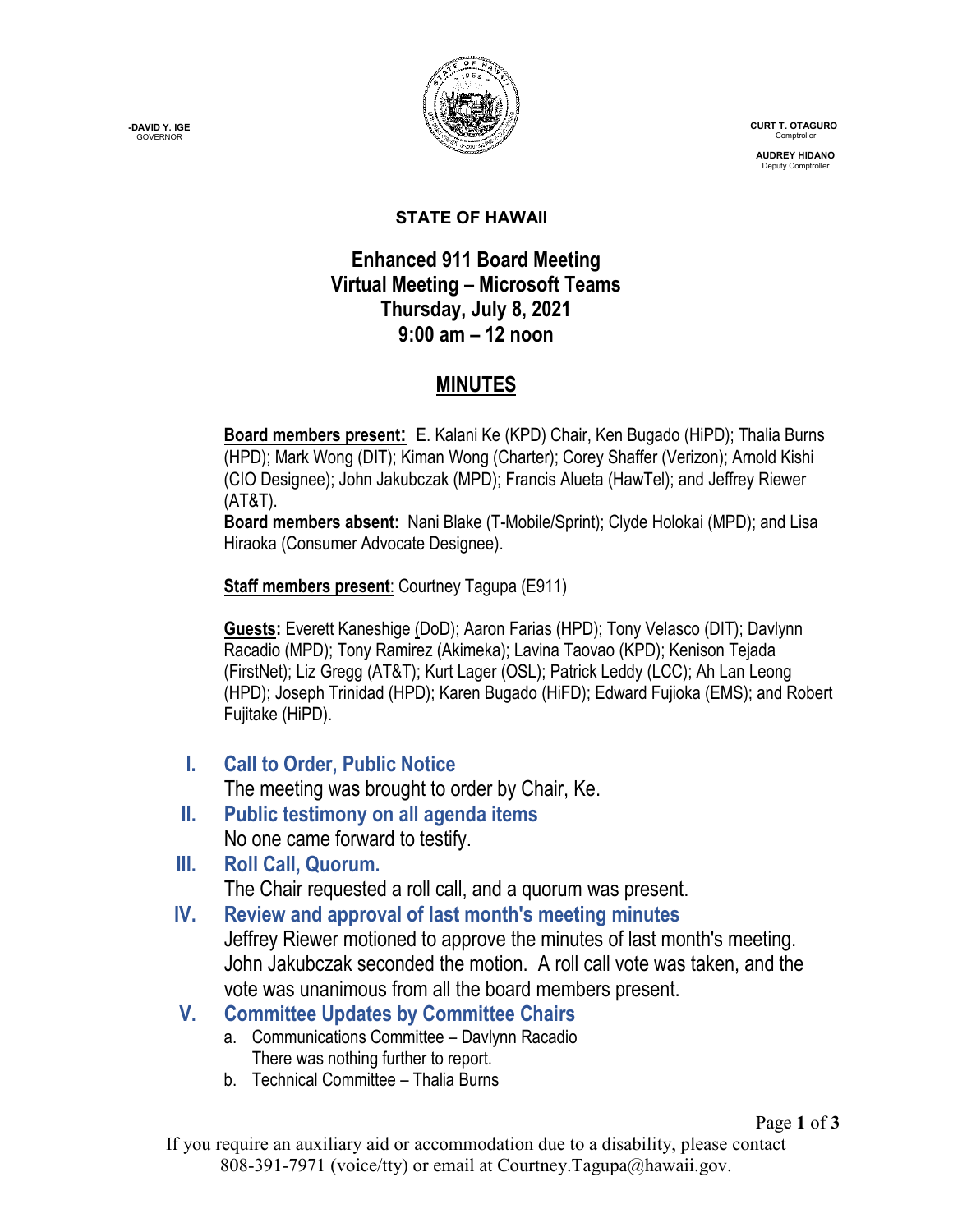- i. Educational Investigative Committee update Jeffrey Riewer There was nothing further to report.
- ii. ICTE Investigative Committee- Everett Kaneshige There was nothing further to report.
- c. Finance Committee Kiman Wong
	- i. Review of monthly and Y-T-D Cash Flow There was nothing further to report.

## **VI. PSAP Status Updates**

- a. Kauai PSAP Kalani Ke There was nothing further to report.
- b. Oahu HPD Aaron Farias There was nothing further to report.
- c. Oahu HFD Shawn Chong There was nothing further to report.
- d. Oahu EMS Edward Fujioka There was nothing further to report.
- e. Maui/Molokai PD John Jakubczak There was nothing further to report.
- f. Hawaii PD Kenneth Bugado, Jr. There was nothing further to report.
- g. Hawaii FD Ian Smith There was nothing further to report.

### **VII. Executive Director's Report**

- a. Postmortem on the FY 2022-26 Strategic Budget Plan. The ED mentioned three items that should be part of the policies and procedures for the annual Strategic Budget Planning process:
	- 1. Both the Finance Committee and the PSAPs should hold the initial meeting of the Strategic Budget Planning session to reach a consensus and recommend to the Board to provide funding for the SBP.
	- 2. The policies and procedures should also include a list of unallowable items that should not be included in the Strategic Budget Plan.
	- 3. Lastly, there should be an explanation of the requirements necessary to encumber board-approved expenses in the Strategic Budget Plan.

Both Thalia Burns and Davlynn Racadio volunteered to assist with this vital project.

### **VIII. Items for Discussion, Consideration, and Action**

#### a. 911 Timeline update

Board Chair, Ke requested that the timeline updates continue to be submitted to the ED.

- b. FirstNet update Kenison Tejada Kenison Tejada announced that the August 5 emergency meeting would be covering FirstNet during the pandemic and wildfires. He will be sending out the registration material as soon as possible.
- c. Requests for funding approval:
	- 1. HiPD Mapflex Upgrade \$1,466.

Thalia Burns noted that the wording of the CAD upgrade should be amended by the Board to Mapflex Upgrade \$1,466.

Page **2** of **3**

If you require an auxiliary aid or accommodation due to a disability, please contact 808-391-7971 (voice/tty) or email at Courtney.Tagupa@hawaii.gov.